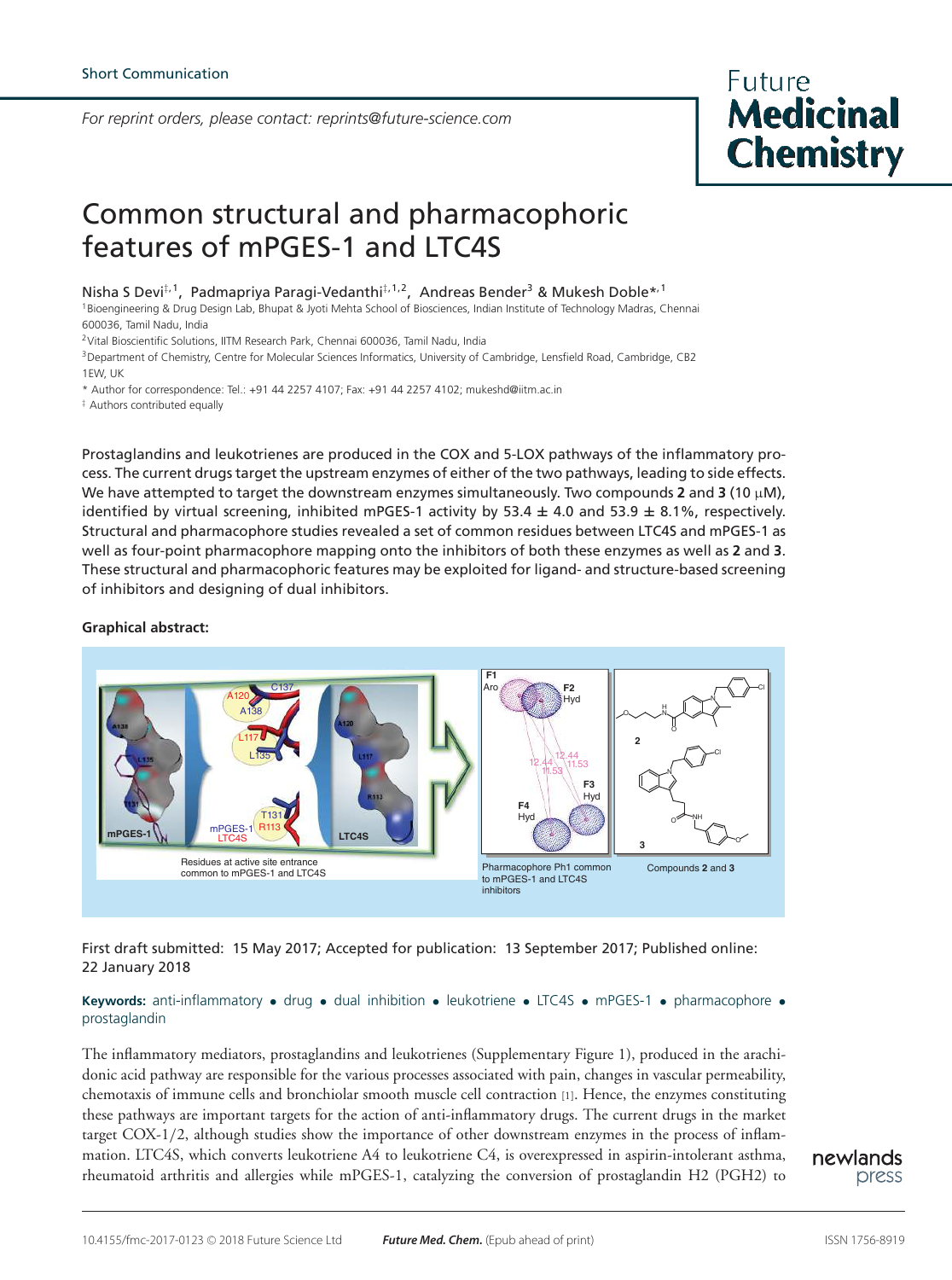prostaglandin E2 (PGE2) is implicated in a number of pathological conditions including rheumatoid arthritis, fever and pain [2,3]. Thus, it becomes apparent that from the therapeutic side as well inhibition of the downstream enzymes in the arachidonic acid pathway is a promising strategy for the amelioration of the disease conditions involving inflammatory components.

Nonsteroidal anti-inflammatory drugs are currently the most commonly used therapy for the treatment of inflammation but are fraught with many side effects including gastric toxicity [4]. To overcome this, specific COX-2 inhibitors were developed with the hope that targeting this enzyme would eliminate some of the side effects. However, such a strategy was found to be associated with increased risk of cardiovascular side effects, leading to the withdrawal of these selective COX-2 inhibitors from the market [5]. In recent times, dual inhibition of enzymes in the 5-LOX/COX pathway as been proposed as a therapeutic avenue, given the existing evidence of shunting in cases where only a single pathway is targeted [6]. COX inhibition was shown to decrease PGE2 production and, on the other hand, increase leukotriene production, thus lowering the anticancer effects of the therapy [7]. Also theoretical network models such as those developed by Csermely *et al.* have showed that partial inhibition of many targets might be a better treatment strategy than complete inhibition of a single target, both relating to increased efficiency and an improved side effect profile [8].

## Rationale for the present study

The development of dual inhibitors for the arachidonic acid pathway has until now mainly focused on 5-LOX/COX inhibitors. Their most noticeable advantage is the lack of gastric toxicity, which is prevalent in the COX-specific inhibitors [9].

However, as COX and 5-LOX are present upstream in the arachidonic acid pathway, they also have a role to play in the production of other mediators such as lipoxins [10]. Inhibiting them can disrupt various biological processes, therefore, subsequent research has focused on 5-LOX/mPGES-1 dual inhibitors. However, an inherent drawback of this strategy is that these two enzymes belong to two different protein families, and hence designing molecules that are able to modulate both the targets is a challenging task [11]. Also, the mode of action of several 5-LOX inhibitors is iron chelation or antioxidant activity, which are nonspecific and can lead to side effects as seen in the case of Zileuton, which is associated with hepatotoxicity [12].

In contrast, LTC4S and mPGES-1, the pair of targets which we investigate here for dual inhibition, belong to the same protein superfamily, the membrane associated proteins in eicosanoid and glutathione metabolism (MAPEG) [13]. This makes them more amenable to simultaneous inhibition owing to their inherent similarity. However, till date, only a few LTC4S inhibitors are reported due to the instability of LTC4S, a transmembrane enzyme, as well as its substrate leukotriene A4, which has a half-life of  $\beta$  s [14,15]. Due to this, the potential of LTC4S as an anti-inflammatory drug target or of LTC4S-mPGES-1 dual inhibition has not yet been fully explored. However, the elucidation of high-resolution crystal structures of both the enzymes in the recent past has opened up the possibility of structure-based drug design [16,17]. Ago *et. al.* reported a structure-based screening for LTC4S inhibitors where screening of 6 million molecules yielded only seven molecules with more than 50% inhibition at 100 µM [18]. This led us to postulate that exploring the common features (pharmacophore) of currently known LTC4S inhibitors can aid in the development a ligand-based screening approach. It can be used in conjunction with the structure-based one to increase the accuracy of computational methods of hit identification. This will ensure that compounds shortlisted for eventual testing on this challenging assay system have a better chance of succeeding. We also wanted to explore some structural and pharmacophoric features common to the mPGES-1 and LTC4S enzymes and their inhibitors, which may be targeted for dual inhibition. This lead us to identify the broad objectives for the present work as: identification of common structural features of mPGES-1 and LTC4S enzymes; elucidation of a pharmacophore common to both mPGES-1 and LTC4S inhibitors. In this study, several computational approaches have been combined together to identify these common features which may be used for the development of dual inhibitors in future. This was followed by experimental studies of some identified compounds against mPGES-1 as a validation of the hypothesis from the computational studies. It explored the relevance of using the common pharmacophore as a guide while designing inhibitors against these enzymes.

# **Materials & methods**

Human recombinant mPGES-1, PGH2 and PGE2 EIA kit were sourced from Cayman Chemical (MI, USA). Other chemicals were obtained from SRL (Mumbai, India) and HiMedia Laboratories Pvt Ltd. (Bangalore, India). A detailed description of the methodology followed is given in the Supplementary Information.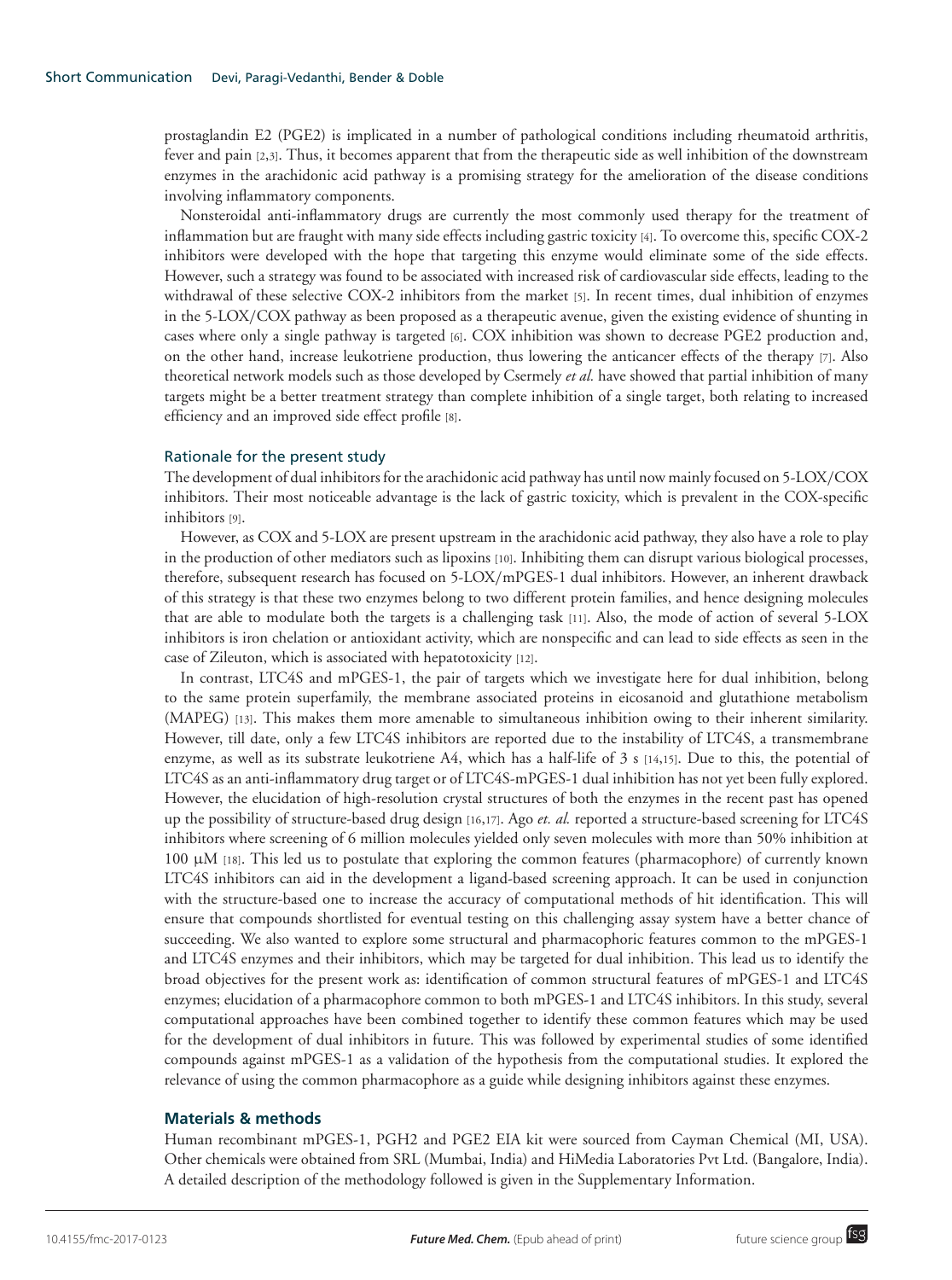

**mPGES-1 inhibitors.** The screening led to two compounds with significant inhibition of mPGES-1 activity (53.4  $\pm$  4.0 and 53.9  $\pm$  8.1% at 10 µM). †PipelinePilot 6.1. ‡Autodock 4.0 and DOVIS 2.0. §QikProp. #Ligand-Info.

# Virtual screening for mPGES-1 inhibitors

The virtual screening protocol is summarized in Figure 1. Briefly, the 'all-purchasable' subset of ZINC8 containing 8,204,014 ligands was subjected to ligand-based virtual screening using seven known mPGES-1 inhibitors (Supplementary Figure 2) as reference compounds [11,19–24]. The screening consisted of nearest neighbor search using 2D fingerprints followed by further shortlisting using physicochemical properties and extended connectivity fingerprints (ECFP4) [25,26]. The shortlisted compounds which satisfied more than four of these criteria (consensus scoring) were used for structure-based screening. The whole process was implemented in PipelinePilot 6.1 [27] (Accelrys, Inc., CA, USA, 2007).

Then, the shortlisted compounds were docked into the active site of the modeled open conformation of mPGES-1 trimer (Protein Data Bank [PDB] ID:3DWW) using Autodock 4.0 and the DOVIS 2.0 package in the High-Performance Computing Environment at the Indian Institute of Technology, Madras [28,29]. Compounds having binding energy lower than that of the substrate, PGH2 are shortlisted and further filtered using the absorption, distribution, metabolism and excretion (ADME) criteria (QikProp, Schrodinger, NY, USA). The shortlisted hits were clustered using ligand-info and 15 compounds were chosen for experimental validation [30].

The *in vitro* mPGES-1 inhibitory activity of these compounds was established as previously described [31]. Here, the formation of the product, PGE2, was measured using the enzyme-linked immunosorbent assay kit as per the manufacturer's protocol (PGE2 EIA kit, Cayman Chemical).

# Protein structural similarity & pharmacophore studies

Structure and pharmacophore comparison studies are summarized in Figure 2. The comparison between mPGES-1 (PDB:4YL0, human) and LTC4S (PDB:4JCZ, human and PDB:4NTF, mouse) was carried out using the Probis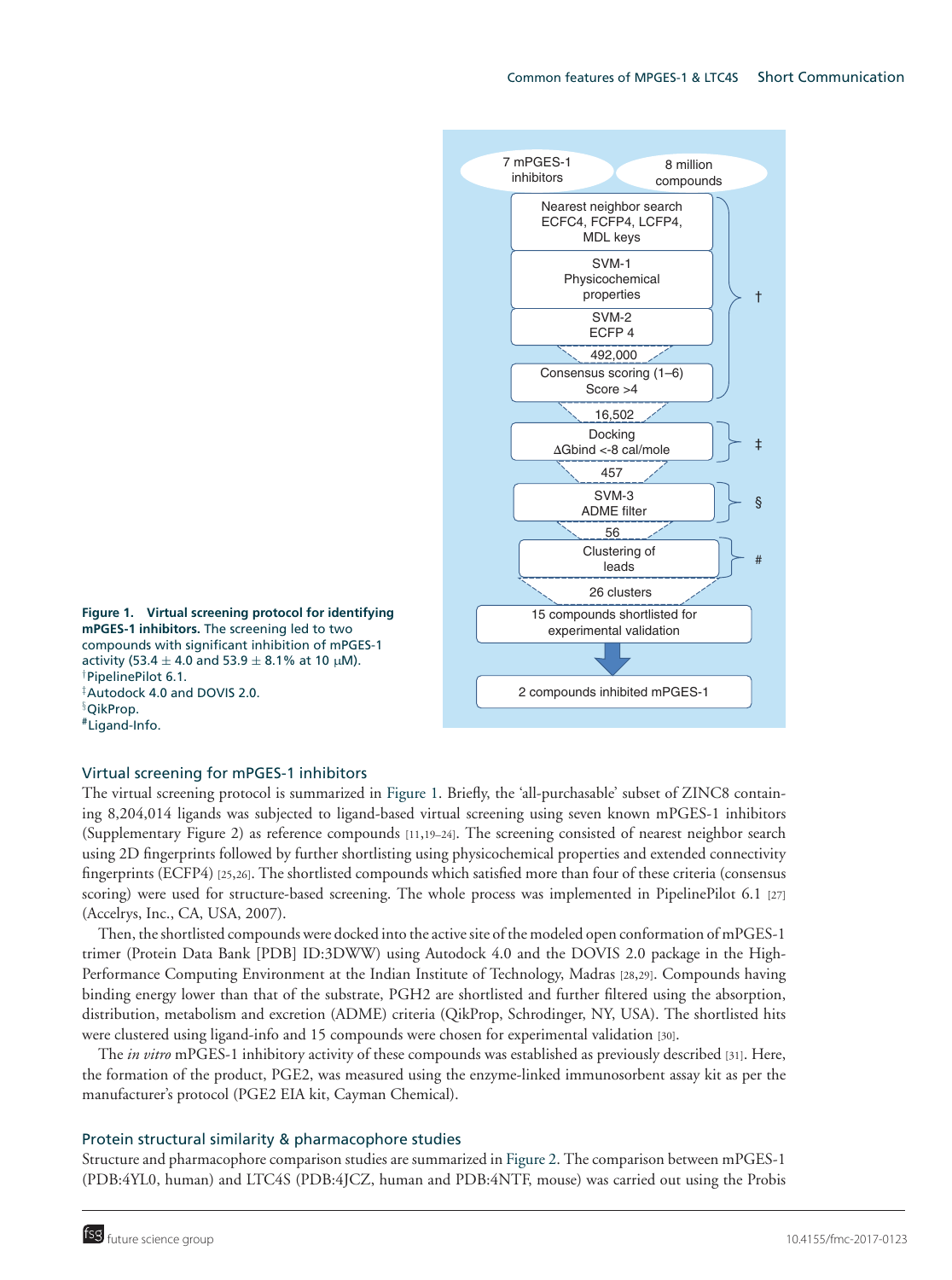

**Figure 2. Structural and pharmacophore similarity between mPGES-1 and LTC4S. (A)** Structural similarity studies of mPGES-1 and LTC4S identified residues at the active site entrance common to both enzymes. **(B)** Pharmacophore Ph1 elucidated from two mPGES-1 inhibitors binding to the these residues was present in 63 known LTC4S inhibitors. **(C)** Fifteen compounds obtained from virtual screening for mPGES-1 inhibitors were divided into two categories based on the presence [Ph1(+)] or absence [Ph1(-)] of Ph1. Both compounds showing mPGES-1 inhibition (10 µM) belonged to the group  $Ph1(+)$ .

# †Probis.

‡Molecular Operating Environment 2015.1001.

webserver [16,17,32,33]. Pharmacophore elucidation was performed by the Low Mode Molecular Dynamics Method using Molecular Operating Environment 2015.1001 (Chemical Computing Group Inc., QC, Canada) [34]. A library of LTC4S inhibitors was created from the previously reported compounds in the literature [18,35–45]. The results were visualized in UCSF (University of Californis, San Francisco) chimera<sup>6</sup> [46].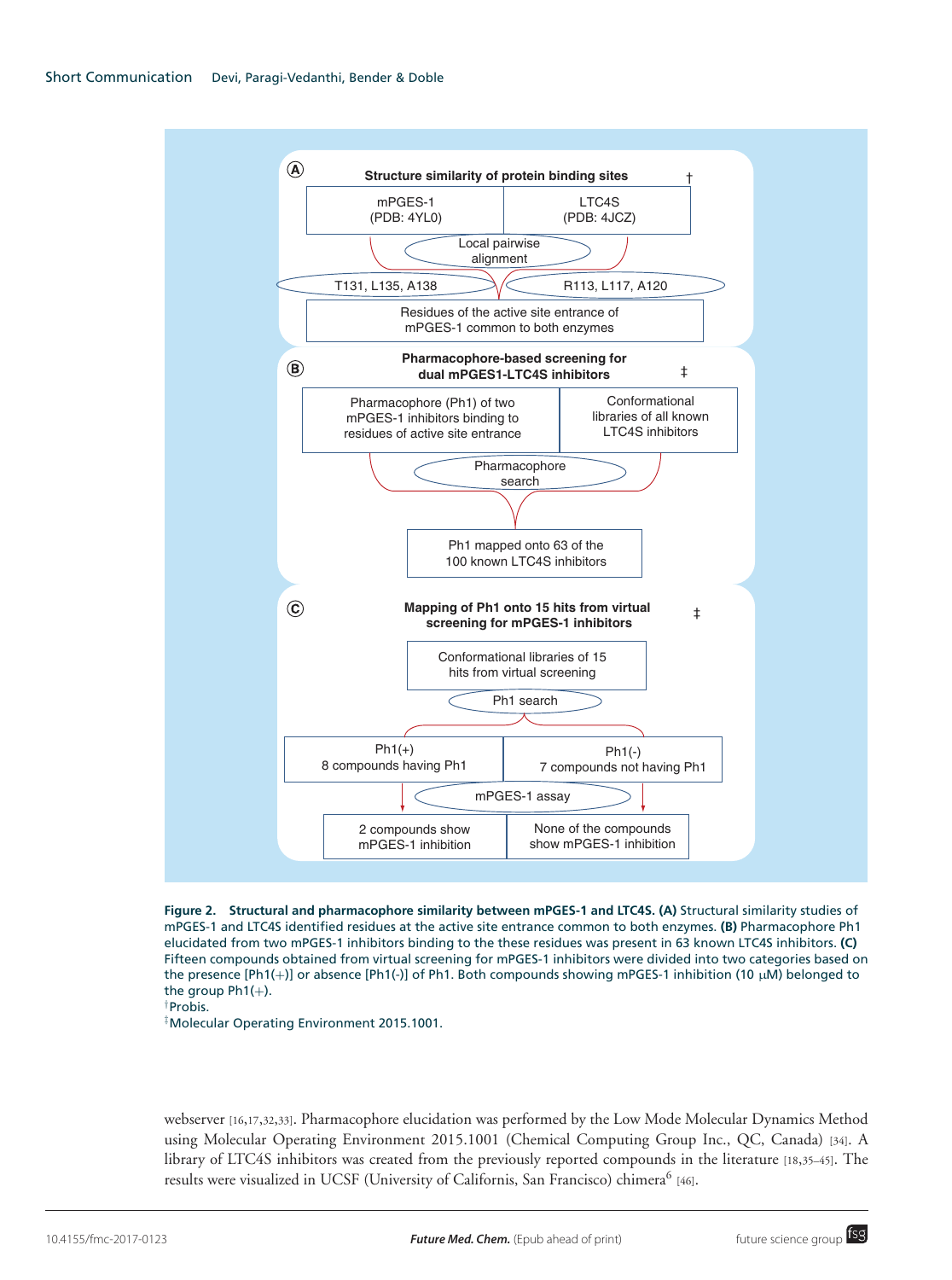

**Figure 3. Inhibition of mPGES-1 activity.** Percent activity of mPGES-1 in the presence of compounds 1–15 (10 µM) when compared with control (DMSO). The positive control is MK-886 (61.1 ± 8.2% inhibition at 2 µM). Compounds **2** and **3** inhibited mPGES-1 activity by 53.4  $\pm$  4.0 and 53.9  $\pm$  8.1%, respectively. Experiments were performed in duplicates.

 $*$ \*p < 0.01.

# **Results & discussion**

# Virtual screening of mPGES-1 inhibitors

Based on consensus scoring of the ZINC library to known mPGES-1 inhibitors using different types of fingerprints and physicochemical properties, 16,502 molecules which have a metric of four or more in this search space were selected. Docking of these molecules into the active site of human mPGES-1 resulted in 457 hits which had an energy of binding lower than that of PGH2. Further screening based on ADME properties resulted in 56 compounds. These were grouped into 26 clusters, which were seen to predominantly consist of indole cores decorated with different side chains. Fifteen compounds from these clusters were shortlisted, purchased and their activity against mPGES-1 was experimentally determined at 10 µM with cell-free mPGES-1 assay using the human recombinant mPGES-1.

The results of this test are displayed in Figure 3, expressed as percentage of the PGE2 formed from mPGES-1 with respect to the vehicle control (DMSO) – that is, the residual activity. MK886 was used as the positive control which showed 61.1  $\pm$  8.2% inhibition at a concentration of 2  $\mu$ M. Two compounds, 2 and 3 (Figure 3), showed 53.4  $\pm$  4 and 53.9  $\pm$  8.09% inhibition, respectively, at a concentration of 10  $\mu$ M ( $p \le 0.01$ ).

# Similarity in the active site entrances of mPGES-1 & LTC4S

Pawelzik *et al.* noticed that a dicarboxamide derivative, which inhibited human mPGES-1 with an IC<sub>50</sub> of 58 nM, had no effect on rat mPGES-1 and subsequent mutagenesis studies showed that three residues (T131, L135 and A138 in human mPGES-1) located in the transmembrane helix 4 (TM4) were responsible for those differences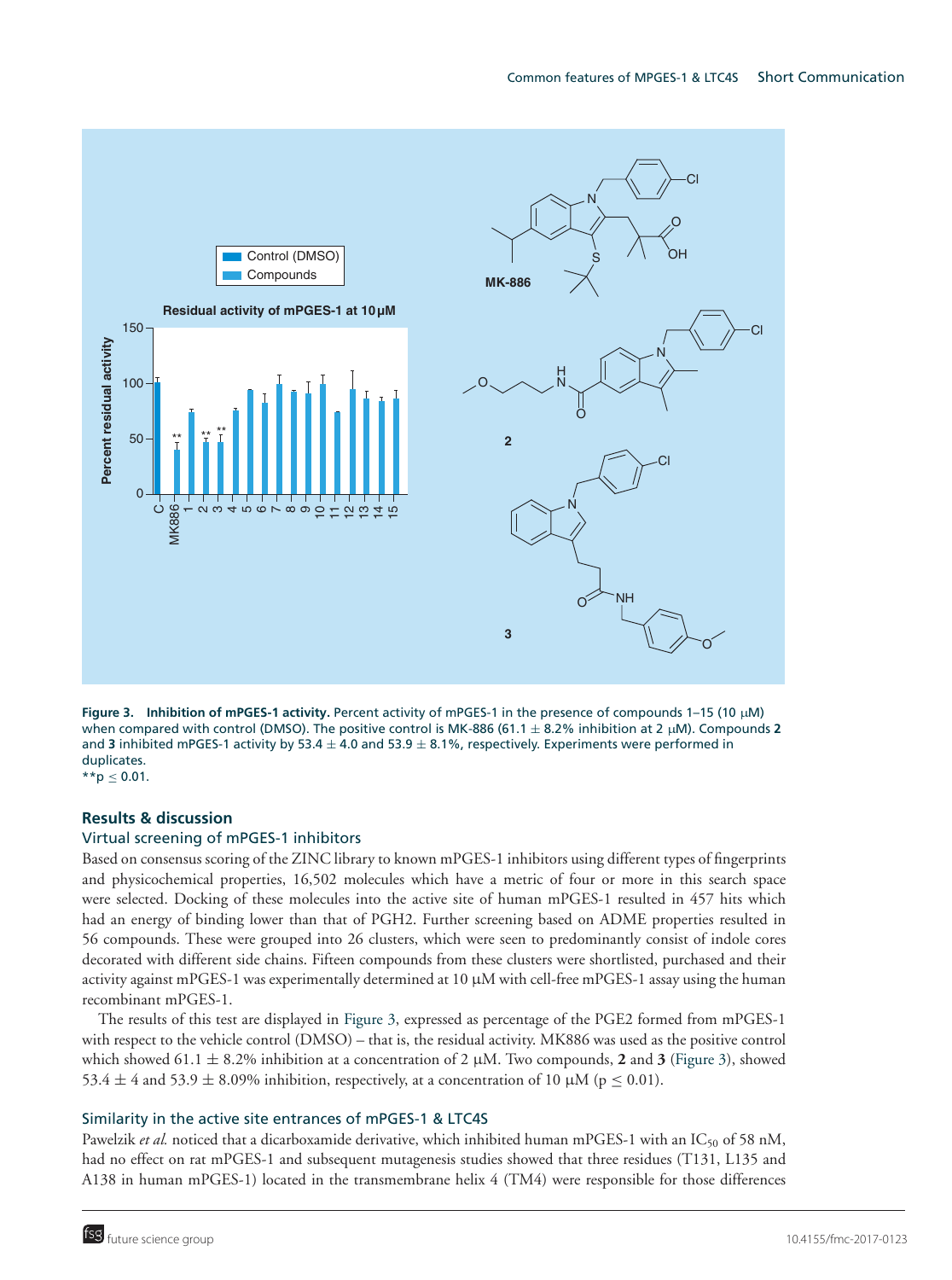

**Figure 4. Similarity in active site entrances. (A)** Human mPGES-1, **(B)** human LTC4S and **(C)** mouse LTC4S showing electrostatically positive (blue), negative (red) and neutral (green) regions. **(D)** Overlapping residues of human mPGES-1 (blue) and human LTC4S (red). It can be seen that the residues of mPGES-1, namely, T131, L135 and A138 correspond to the residues R113, L117 and A120 of LTC4S, having similar electrostatic distributions.

and they were replaced by bulkier aromatic residues, namely, V131, F135, F138, in rat [47]. These residues line the entrance to the substrate-binding site located at the crevice of TM4 and TM1 of the neighboring monomer, hence leading to a more sterically restricted entrance channel in rat. The importance of these three residues in binding of the inhibitor was reinforced by hydrogen/deuterium exchange mass spectroscopy studies on mPGES-1 and from the availability of crystal structures [17,48]. The biarylimidazole inhibitor in those cocrystals forms a hydrogen bond with T131 as well as hydrophobic interactions with the P124, S127, V128, T131, L132 and L135 side chains. The MK-886 derivative, a biarylindole, forms two bonds with T131 and has van der Waals interactions with Q134, L135 and A138.

When a Probis pairwise similarity search was conducted between human mPGES-1 and LTC4S enzymes, it was seen that the hydrophobic duo, L135 and A138 (Figure 4A & D) in the former aligned with L117 and A120 (Figure 4B & D) in the latter (with a Z-score of 1.24, a root mean square deviation [RMSD] of 0.6 and an E-value of 0.016), indicating a reasonably high degree of similarity between them. Since R113 in LTC4S was previously believed to be located at the entrance of the active site, the location of this residue was also determined in mPGES-1 and it was found to map to T131 [49]. An analysis of the mouse LTC4S (Figure 4C) showed a similar positioning of the three residues, viz, R113, L117 and A120. Previous studies had predicted, based on sequence similarity, that the residues Tyr-109, Arg-113 and Trp-116 in LTC4S corresponded to Thr-131, Leu-135 and Ala-138 in mPGES-1 [13,47]. Our method is based on the search for 3D structurally similar regions in the two, namely, residues which may have similar placements in the 3D protein structure despite being far apart in the sequence. Thus, the local similarity search method adopted in this study has helped us to identify similar architectures between these two proteins especially at the active site entrance, which may not have been apparent from sequence alignment studies.

# Pharmacophore similarity among & between mPGES-1 & LTC4S inhibitors

Since our studies had found a similarity in the active site entrances of both mPGES-1 and LTC4S, we next performed a pharmacophore analysis of within and between the groups of mPGES-1 and LTC4S inhibitors. We selected two mPGES-1 inhibitors that have been proven to be interacting with the three crucial residues (T-131, L135 and A138) of mPGES-1. The first compound is a biarylindole (Figure 4A &Supplementary Figure 3A) and is shown to bind to the three residues of mPGES-1 (PDB ID:4YK5) [17]. The second is a dicarboxamide derivative (Supplementary Figure 3B) which has been shown, based on site-directed mutagenesis, to be binding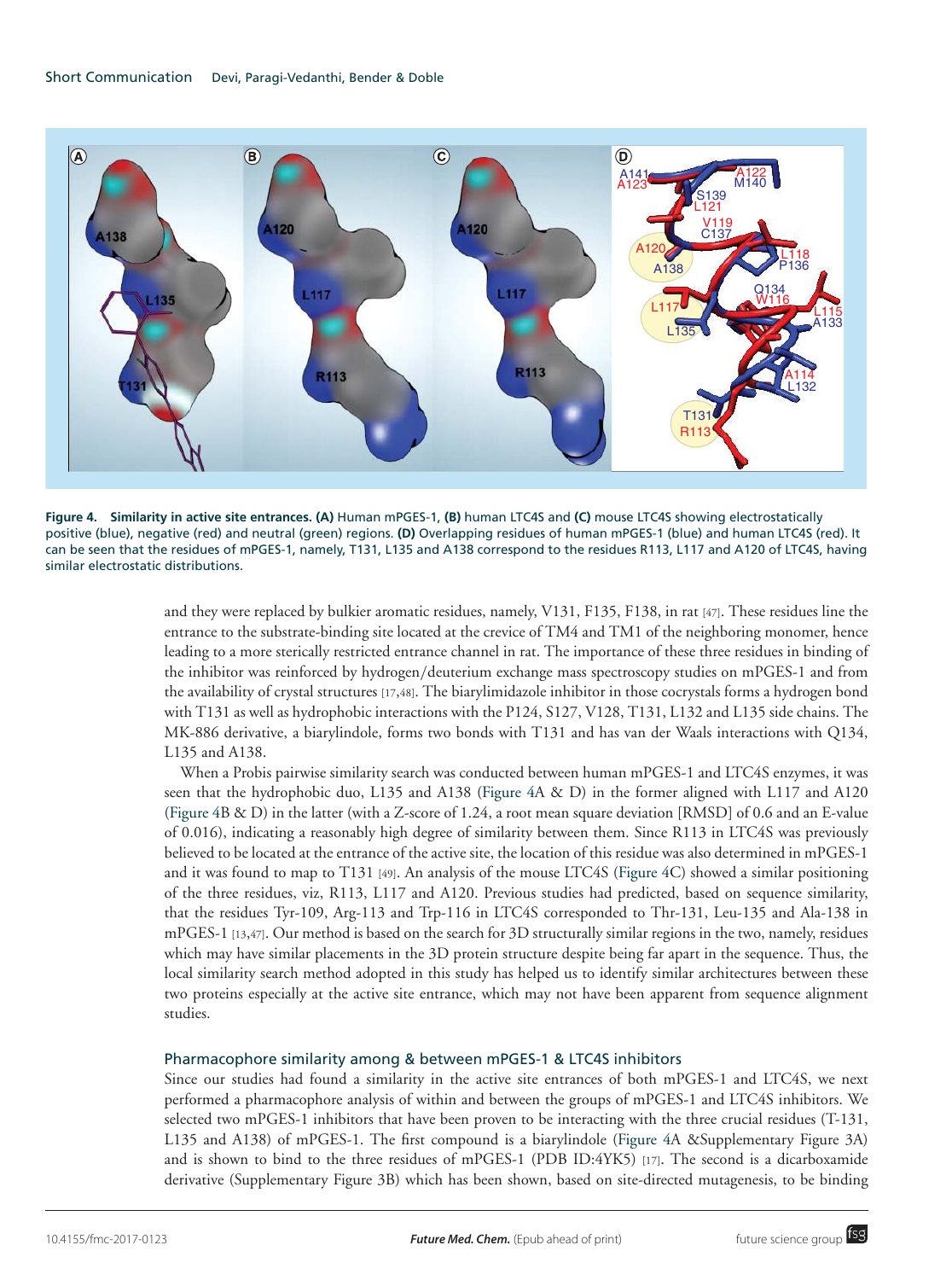to the three residues at the active site entrance [47]. These two inhibitors were then used for elucidating a 4-point pharmacophore (Ph1; Supplementary Figure 4A). Ph1 comprises of an aromatic center (F1) and three hydrophobic centroid features (F2–4). From the crystal structure of the biarylindole inhibitor bound to mPGES-1, F1 and F2 were found to be located near the three residues lining the active site entrance of the mPGES-1.

For discriminating from other binding modes, conformational libraries were prepared with two inhibitors that are reported not to interact with the three residues of the active site entrance. The first inhibitor is a phenanthrene imidazole (Supplementary Figure 3C) that does not interact with the three residues in the cocyrstal (PDB ID:4YL0) [17]. The second one is a pyrazole-1-carbothioamide derivative (Supplementary Figure 3D) that has been shown to inhibit both human and rat mPGES-1, implying that it does not bind to the three residues [47]. Ph1 was then tested against the conformational library of these two compounds to ensure that it did not match these compounds which served as the negative control. We next performed a cross-comparison of the mPGES-1-derived pharmacophore, Ph1, with database of the conformational ensembles of all known LTC4S inhibitors to evaluate the potential of identifying compounds, which can inhibit both the enzymes simultaneously.

The pharmacophore search showed that 63 of the 100 known LTC4S inhibitors possessed the Ph1 pharmacophore. The complete list of the inhibitors having the pharmacophore is given in Supplementary Information. As already discussed, Ph1 has two features, an aromatic center F1 and a hydrophobic centroid F2, which interact with the three residues in the entrance of mPGES-1. Since the inhibitors of both the enzymes share the F1–F2 pharmacophoric features, it suggests the possibility of similar binding modes of the inhibitors to these two enzymes.

Since Ph1 is common to both the mPGES-1 inhibitors that bind at the active site entrance as well as several LTC4S inhibitors, the presence of this pharmacophore is checked on compounds shortlisted from virtual screening of the ZINC database toward mPGES-1 inhibition. It was found that compounds **2** and **3** which inhibited approximately 50% of mPGES-1 activity at 10 µM also possessed this pharmacophore (Supplementary Figure 4B & C). This indicates that the features identified in the Ph1 pharmacophore are important determinants of mPGES-1 inhibition as well as these features enable interaction with the three active site entrance residues. Pawelzik *et al.* showed that a pyrazole-1-carbothioamide derivative (Supplementary Figure 3D) that does not interact with the three residues of mPGES-1 still inhibits the enzyme with a tenfold less potency when compared with the dicarboxamide derivative (Supplementary Figure 3B), which interacts with these residues [47]. This independent reported study also corroborates with our current finding.

#### **Conclusion**

A strategy consisting of a ligand- and structure-based virtual screening approach, followed by experimental validation led to the identification of two novel mPGES-1 inhibitors with an indole scaffold. Our study also found similarity in the active site entrance between mPGES-1 and LTC4S, rendering them amenable to dual targeting. This was confirmed by an inhibitor-based pharmacophore analysis of both the targets, which established the presence of a four-point pharmacophore, present in majority of the known LTC4S inhibitors.

To our knowledge, this is the first study which has elucidated a pharmacophore common to several LTC4S inhibitors as well as features responsible for activity against both mPGES-1 and LTC4S. Targeting the active site entrance of these enzymes has an added advantage as inhibitors that target the highly hydrophobic substrate-binding site of mPGES-1 tend to be very lipophilic in nature, resulting in a strong albumin-binding feature and hence reducing their efficacy *in vivo* [48–50]. The findings open up the possibility of designing novel compounds, which will act as dual mPGES-1-LTC4S inhibitors. This would possibly prove to be more advantageous than designing a dual 5-LOX/COX inhibitor since mPGES-1 and LTC4S are downstream enzymes and hence the likelihood of undesired biological consequences leading to side effects is lessened.

The present study elucidated features which can aid in the design of novel scaffolds active against both enzymes. Its importance lies in the fact that experimental screening is a challenge because of the complexity of LTC4S assay. The current findings would help in the structure- and ligand-based screening of compounds for development of both LTC4S and mPGES-1-LTC4S dual inhibitors.

#### **Future perspective**

Drug development based on the dual inhibition concept has been shown to be an effective but underutilized strategy in inflammation. It is shown to result in drugs with higher therapeutic potential, but the challenge of targeting different enzymes simultaneously has been a major deterrent. Exploration of the features shared between the different drug targets of the inflammation pathway will aid in exploring this avenue. The advances in the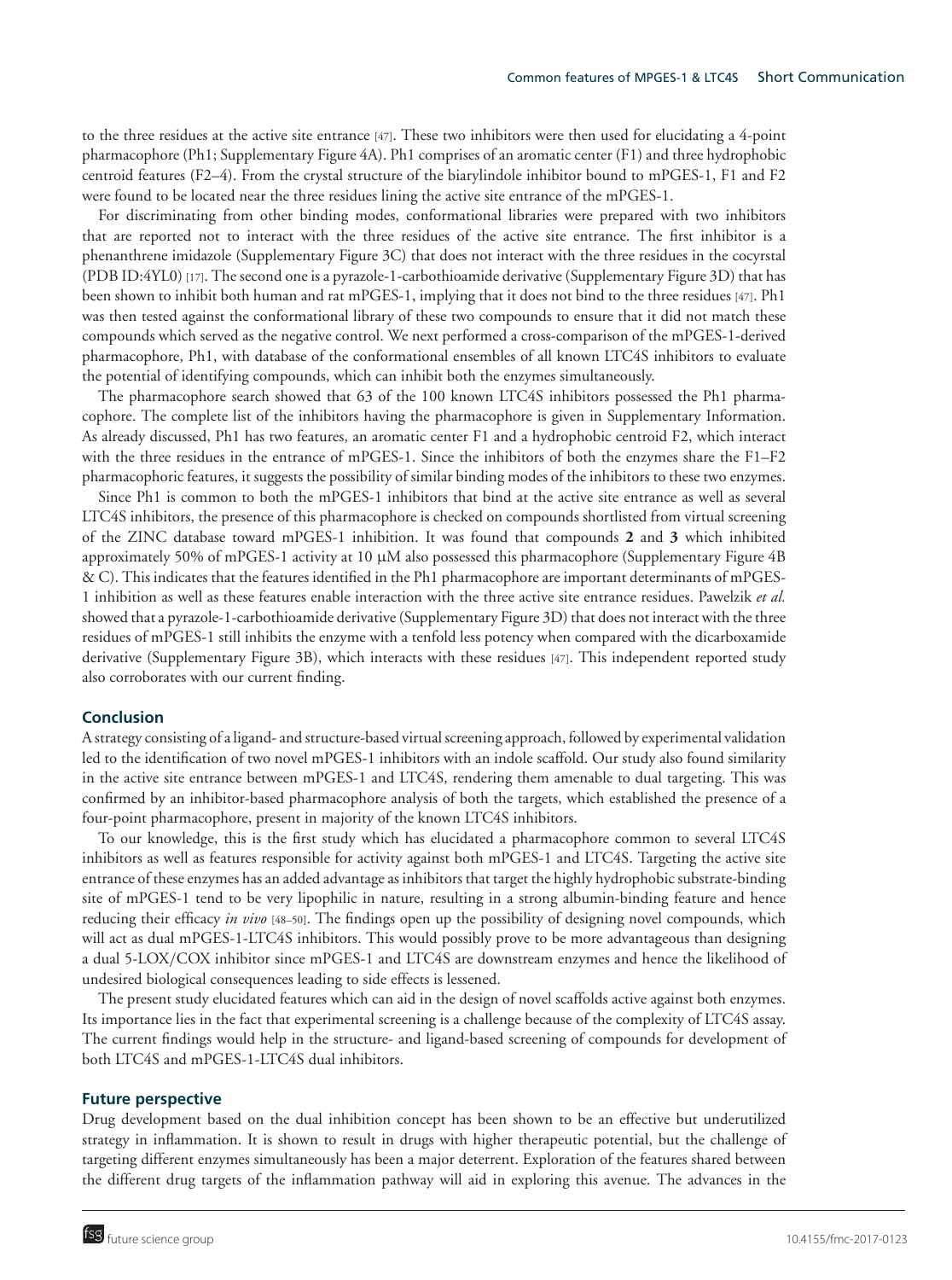elucidation of crystal structure of proteins have greatly aided the development of new drugs and targeting strategies. The detailed studies on the inhibition of mPGES-1 and LTC4S by the two molecules identified in this study as well as their *in vivo* efficacy are currently underway. Further modifications of the molecule based on the experimental studies are expected to aid in identifying scaffolds, which can be developed as dual inhibitors of the arachidonic acid pathway in future.

#### Supplementary data

To view the supplementary data that accompany this paper please visit the journal website at: https://www.futuremedicine.com/doi/suppl/10.415/fmc-2017-0123

#### Author contributions

NS Devi performed the active site similarity and pharmacophore studies for the two enzymes. Structure-based virtual screening and in vitro enzyme assay was carried out by P Paragi-Vedanthi. A Bender performed the ligand-based virtual screening. Analysis of results and manuscript preparation was carried out by M Doble in conjunction with the other authors.

#### Acknowledgements

The authors thank the High Performance Computing Environment (HPCE), IIT Madras for making available the computing resources to carry out high-throughput structure-based virtual screening.

#### Financial & competing interests disclosure

NS Devi received a student fellowship (09/084[0481]2009-EMR-I) from the Council of Scientific and Industrial Research (CSIR) India. P Paragi-Vedanthi acknowledges WOS-A from Department of Science and Technology (DST), India for fellowship (SR/WOS-A/LS- 34/2006). The authors have no other relevant affiliations or financial involvement with any organization or entity with a financial interest in or financial conflict with the subject matter or materials discussed in the manuscript apart from those disclosed.

No writing assistance was utilized in the production of this manuscript.

#### Executive summary

#### **Background**

- Single target anti-inflammatory drugs can cause undesirable side effects by shunting the substrate.
- Network models have shown that multitargeting can aid in the development of more efficient drugs.

#### **Current findings**

- Virtual screening identified compounds likely to inhibit mPGES-1 enzyme.
- Compounds **2** and **3** showed approximately 50% inhibition of mPGES-1 at 10 µM *in vitro*.
- **3D similarity showed that LTC4S and mPGES-1 shared common residues binding to inhibitors.**
- **Pharmacophore was derived from reported mPGES-1 inhibitors binding to these residues.**
- -Pharmacophore mapped onto several known LTC4S inhibitors as well as to compounds **2** and **3**.

# **References**

Papers of special note have been highlighted as: • of interest

- 1 Funk CD. Prostaglandin and leukotrienes: advances in eicosanoid biology. *Sci. Transl. Med.* 294(5548), 1871–1875 (2001).
- 2 Cowburn AS, Sladek K, Soja J *et al.* Overexpression of leukotriene C4 synthase in bronchial biopsies from patients with aspirin-intolerant asthma. *J. Clin. Invest.* 101, 834–846 (1998).
- 3 Samuelsson B, Morgenstern R, Jakobsson PJ. Membrane prostaglandin E synthase-1: a novel therapeutic target. *Pharmacol. Rev.* 59(3), 207–224 (2007).
- 4 Knaus EE, Rao PNP. Evolution of nonsteroidal anti-inflammatory drugs (NSAIDs): cyclooxygenase (COX) inhibition and beyond. *J. Pharm. Pharm. Sci.* 11(2), 81s–110s (2008).
- 5 Fitzgerald GA, Funk CD. COX-2 inhibitors and cardiovascular risk. *J. Cardiovasc. Pharmacol.* 50(5), 470–479 (2007).
- 6 Ye YN, Wu WKK, Shin VY, Bruce IC, Wong BCY, Cho CH. Dual inhibition of 5-LOX and COX-2 suppresses colon cancer formation promoted by cigarette smoke. *Carcinogenesis* 26(4), 827–834 (2005).
- 7 Ganesh R, Marks DJB, Sales K, Winslet MC, Seifalian AM. Cyclooxygenase/lipoxygenase shunting lowers the anti-cancer effect of cyclooxygenase-2 inhibition in colorectal cancer cells. *World J. Surg. Oncol.* 10, 200 (2012).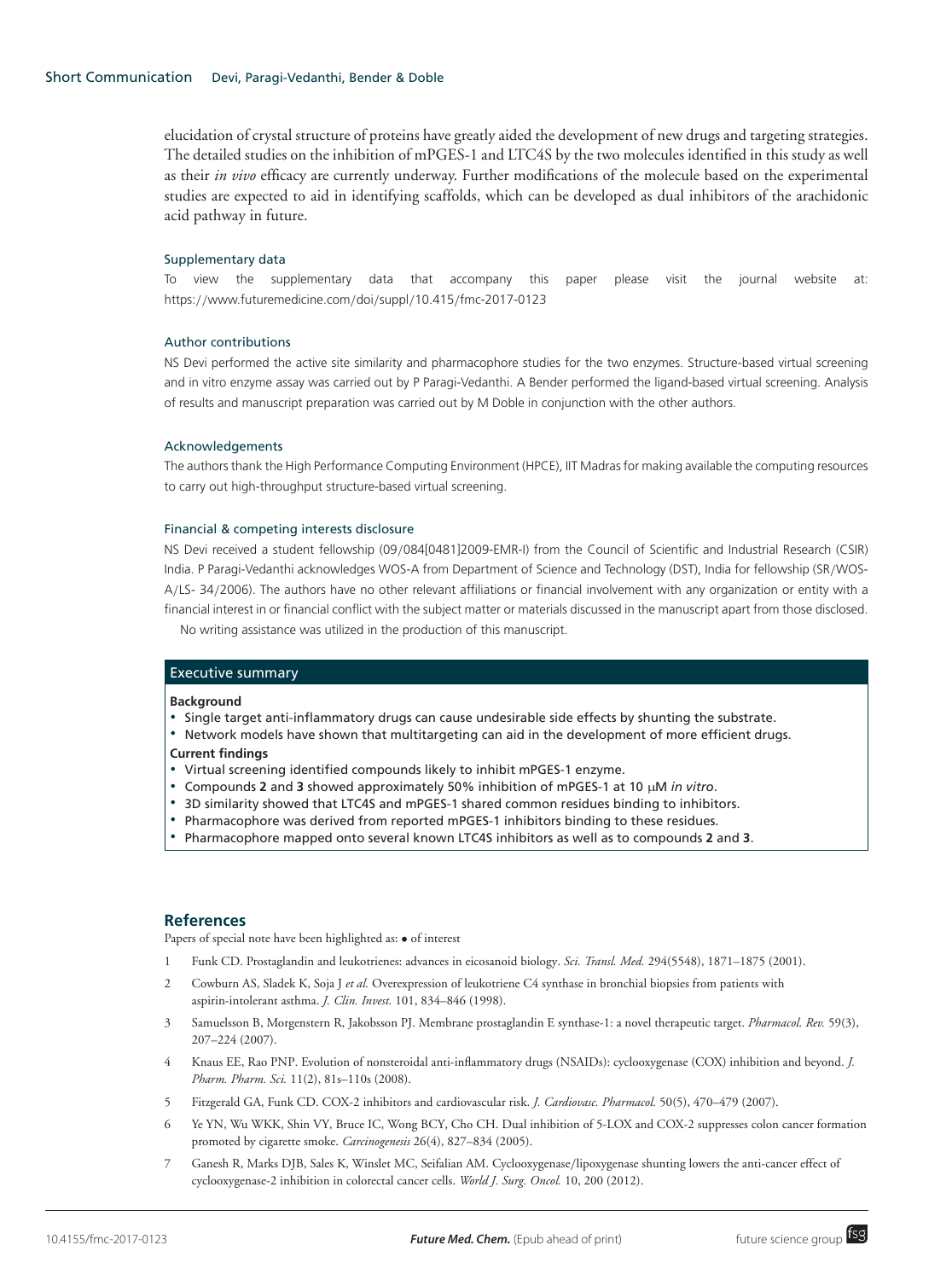- 8 Csermely P, Agoston V, Pongor S. The efficiency of multi-target drugs: the network approach might help drug design. *Trends Pharmacol. Sci.* 26, 178–182 (2005).
- **The advantages of a multitarget drug.**
- 9 Celotti F, Laufer S. Anti-inflammatory drugs: new multitarget compounds to face an old problem. The dual inhibition concept. *Pharmacol. Res.* 43(5), 429–436 (2001).
- **The advantages of a multitarget drug.**
- 10 Parkinson JF. Lipoxin and synthetic lipoxin analogs: an overview of anti-inflammatory functions and new concepts in immunomodulation. *Inflammation Allergy Drug Targets* 5, 91–106 (2006).
- 11 Elkady M, Niess R, Schaible AM *et al.* Modified acidic nonsteroidal anti-inflammatory drugs as dual inhibitors of mPGES-1 and 5-LOX. *J. Med. Chem.* 55(20), 8958–8962 (2012).
- 12 Czapski GA, Czubowicz R, Strosznajder RP. Evaluation of the antioxidative properties of lipoxygenase inhibitors. *Pharmacol. Rep.* 64, 1179–1188 (2012).
- 13 Molina D, Eshaghi S, Nordlund P. Catalysis within the lipid bilayer structure and mechanism of the MAPEG family of integral membrane proteins. *Curr. Opin. Struct. Biol.* 18, 442–449 (2008).
- **Description of the membrane associated proteins in eicosanoid and glutathione protein superfamily, to which both microsomal prostaglandin E synthase-1 (mPGES-1) and leukotriene C4 synthase belong.**
- 14 Wetterholm A, Molina DM, Nordlund P, Eshaghi S, Haeggstrom JZ. High-level expression, purification, and crystallization of recombinant rat leukotriene C(4) synthase from the yeast Pichia pastoris. *Protein Expression Purif.* 60(1), 1–6 (2008).
- 15 Zimmer JSD, Voelker DR, Bernlohr DA, Murphy RC. Stabilization of leukotriene A4 by epithelial fatty acid-binding protein in the rat basophilic leukemia cell. *J. Biol. Chem.* 279(9), 7420–7426 (2004).
- 16 Niegowski D, Kleinschmidt T, Olsson U, Ahmad S, Rinaldo-Matthis A, Haeggstrom JZ. Crystal structures of leukotriene C4 synthase in complex with product analogs: implications for the enzyme mechanism. *J. Biol. Chem.* 289(8), 5199–5207 (2014).
- **High-resolution crystal structures of leukotriene C4 synthase with product analogs.**
- 17 Luz JG, Antonysamy S, Kuklish SL *et al.* Crystal structures of mPGES-1 inhibitor complexes form a basis for the rational design of potent analgesic and anti-inflammatory therapeutics. *J. Med. Chem.* 58, 4727–4737 (2015).
- **High-resolution crystal structures of mPGES-1 with inhibitors.**
- 18 Ago H, Okimoto N, Kanaoka Y *et al.* A leukotriene C4 synthase inhibitor with the backbone of 5-(5-methylene-4-oxo-4, 5-dihydrothiazol-2-ylamino) isophthalic acid. *J. Biochem.* 153(5), 421–429 (2013).
- 19 Irwin JJ, Shoichet BK. ZINC a free database of commercially available compounds for virtual screening. *J. Chem. Inf. Model.* 45, 177–182 (2005).
- 20 Riendeau D, Aspiotis R, Ethier D *et al.* Inhibitors of the inducible microsomal prostaglandin E2 synthase (mPGES-1) derived from MK-886. *Bioorg. Med. Chem. Lett.* 15(14), 3352–3355 (2005).
- 21 Arai I, Hamasaka Y, Futaki N *et al.* Effect of NS-398, a new nonsteroidal anti-infllammatory agent, on gastric ulceration and acid secretion in rats. *Res. Commun. Chem. Pathol. Pharmacol.* 81(3), 259–270 (1993).
- 22 Koeberle A, Siemoneit U, Buhring U *et al.* Licofelone suppresses prostaglandin E2 formation by interference with the inducible microsomal prostaglandin E2 synthase-1. *J. Pharmacol. Exp. Ther.* 326(3), 975–982 (2008).
- 23 Xu D, Rowland SE, Clark P *et al.* MF63 [2-(6-chloro-1H-phenanthro[9,10-d]imidazol-2-yl)-isophthalonitrile], a selective microsomal prostaglandin E synthase-1 inhibitor, relieves pyresis and pain in preclinical models of inflammation. *J. Pharmacol. Exp. Ther.* 326(3), 754–763 (2008).
- 24 Koeberle A, Zettl H, Greiner C, Wurglics M, Schubert-Zsilavecz M, Werz O. Pirinixic acid derivatives as novel dual inhibitors of microsomal prostaglandin E2 synthase-1 and 5-lipoxygenase. *J. Med. Chem.* 51(24), 8068–8076 (2008).
- 25 Bender A, Jenkins JL, Scheiber J, Sukuru SCK, Glick M, Davies JW. How similar are similarity searching methods? A principal component analysis of molecular descriptor space. *J. Chem. Inf. Model.* 49, 108–119 (2009).
- 26 Bender A, Glen RC. Molecular similarity: a key technique in molecular informatics. *Org. Biomol. Chem.* 2(22), 3204–3218 (2004).
- 27 Warr WA. Scientific workflow systems: pipeline pilot and KNIME. *J. Comput.-Aided Mol. Des.* 26(7), 801–804 (2012).
- 28 Huey R, Morris GM, Olson AJ, Goodsell DS. A semiempirical free energy force field with charge-based desolvation. *J. Comput. Chem.* 28(6), 1145–1152 (2007).
- 29 Jiang X, Kumar K, Hu X, Wallqvist A, Reifman J. DOVIS 2.0: an efficient and easy to use parallel virtual screening tool based on AutoDock 4.0. *Chem. Cent. J.* 2, 18 (2008).
- 30 von Grotthuss M, Pas J, Rychlewski L. Ligand-Info, searching for similar small compounds using index profiles. *Bioinformatics* 19(8), 1041–1042 (2003).
- 31 Ouellet M, Falgueyret J-P, Ear PH *et al.* Purification and characterization of recombinant microsomal prostaglandin E synthase-1. *Protein Expression Purif.* 26, 489–495 (2002).